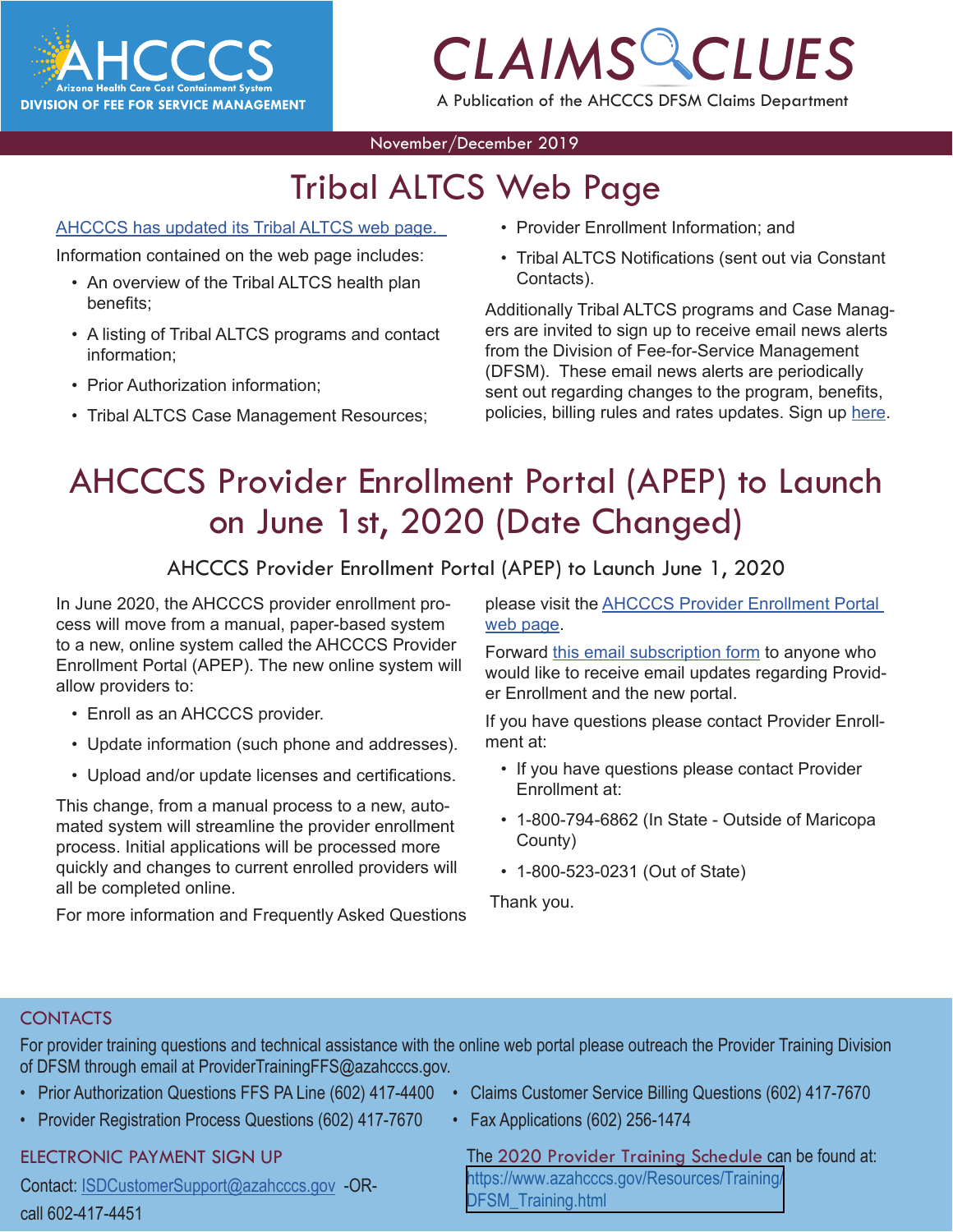# *CLAIMS CLUES* <sup>2</sup>

#### Telehealth Services - Important Update

#### **IMPORTANT NOTICE:**

Information contained within the Telehealth Training Manual shall be transitioned into the following areas:

- AHCCCS Medical Policy Manual [\(AMPM\) 320-I,](https://www.azahcccs.gov/shared/Downloads/MedicalPolicyManual/300/320-I.pdf) [Telehealth Services](https://www.azahcccs.gov/shared/Downloads/MedicalPolicyManual/300/320-I.pdf).
- The Fee-For-Service (FFS) and IHS/Tribal Provider Billing Manuals
	- **[Chapter 10, Individual Practitioner Services,](https://www.azahcccs.gov/PlansProviders/Downloads/FFSProviderManual/FFS_Chap10.pdf)**

[of the Fee-for-Service Provider Billing Manual](https://www.azahcccs.gov/PlansProviders/Downloads/FFSProviderManual/FFS_Chap10.pdf)

 [Chapter 8, Individual Practitioner Services, of](https://www.azahcccs.gov/PlansProviders/Downloads/IHS-TribalManual/IHS-Chap08IndivPractitionerSvcs.pdf) [the IHS/Tribal Provider Billing Manual](https://www.azahcccs.gov/PlansProviders/Downloads/IHS-TribalManual/IHS-Chap08IndivPractitionerSvcs.pdf)

AMPM 320-I, Telehealth Services, recently finished up a public comment period. AHCCCS is reviewing the public comments and upon finalizing our review will post updates in the AMPM.

### APR-DRG Payment Policy Updates

The AHCCCS DRG Payment Policies document has been updated as of October 1st, 2019. It can be found on the AHCCCS website, on the DRG-Based Payment webpage, and in the AHCCCS Fee-For-Service Provider Billing Manual as an Addendum to Chapter 11.

[www.azahcccs.gov/PlansProviders/RatesAndBilling/](https://www.azahcccs.gov/PlansProviders/RatesAndBilling/ManagedCare/DRGbasedpayments.html) [ManagedCare/DRGbasedpayments.html](https://www.azahcccs.gov/PlansProviders/RatesAndBilling/ManagedCare/DRGbasedpayments.html)

[azahcccs.gov/PlansProviders/RatesAndBilling/FFS/](https://azahcccs.gov/PlansProviders/RatesAndBilling/FFS/providermanual.html) [providermanual.html](https://azahcccs.gov/PlansProviders/RatesAndBilling/FFS/providermanual.html)

#### Covered Behavioral Health Services Guide – Important Update

#### **IMPORTANT NOTICE:**

Information contained within the AHCCCS Covered Behavioral Health Services Guide (CBHSG) has been transitioned into the following areas:

- AHCCCS Medical Policy Manual ([AMPM\) Policy](https://www.azahcccs.gov/shared/Downloads/MedicalPolicyManual/310B.pdf) [310-B, Behavioral Health Services Benefit](https://www.azahcccs.gov/shared/Downloads/MedicalPolicyManual/310B.pdf)
	- **Title XIX/XXI benefit information.**
- [AMPM Policy 320-T, Non-Title XIX/XXI Behavioral](https://www.azahcccs.gov/shared/Downloads/MedicalPolicyManual/320T.pdf) [Health Services](https://www.azahcccs.gov/shared/Downloads/MedicalPolicyManual/320T.pdf)
	- **Non-Title XIX/XXI service information.**
- Appropriate AMPM Policies as necessary, including:
	- **AMPM Policy 310-BB, Transportation; and**
	- AMPM Policy 310-V, Behavioral Health Residential Facilities (BHRFs).
- The Fee-For-Service (FFS) and IHS/Tribal Provider Billing Manuals \*\*Undergoing updates as of 10/27/2019.
- [Chapter 19, Behavioral Health Services, FFS](https://www.azahcccs.gov/shared/Downloads/MedicalPolicyManual/310B.pdf) [Provider Billing Manual](https://www.azahcccs.gov/shared/Downloads/MedicalPolicyManual/310B.pdf)
- **Behavioral Health services billing information** for FFS Providers
	- Note: Billing information in the FFS Provider manual is primarily directed to FFS providers; however, the general billing information not identified as specific to FFS providers may also be referred to by ACC (MCO) providers. For FFS Providers, any billing information noted as specific to ACC (MCO) only does not apply to FFS.
- [Chapter 12, Behavioral Health Services, IHS/Tribal](https://www.azahcccs.gov/PlansProviders/Downloads/IHS-TribalManual/IHS-Chap12BehavioralHealth.pdf) [Provider Billing Manual](https://www.azahcccs.gov/PlansProviders/Downloads/IHS-TribalManual/IHS-Chap12BehavioralHealth.pdf)
	- Behavioral Health services billing information for IHS/Tribal Providers.

For providers serving AIHP/FFS members, the DFSM Provider Training team can be reached at [Provider-](mailto:ProviderTrainingFFS@azahcccs.gov)[TrainingFFS@azahcccs.gov.](mailto:ProviderTrainingFFS@azahcccs.gov)

Providers serving ACC plan members should refer to the enrolled ACC plan billing manual, and/or contact the ACC plan directly for billing related questions.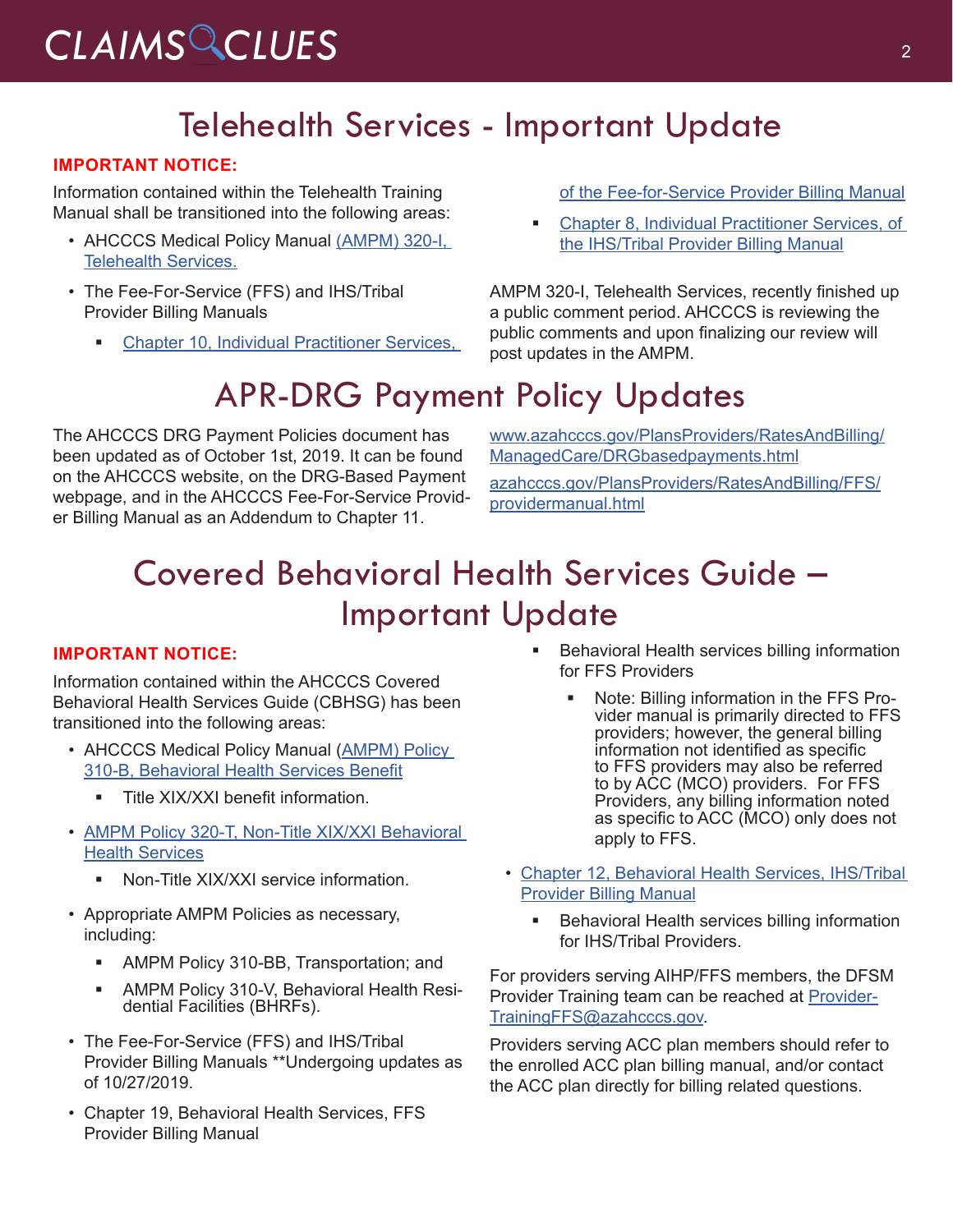### Behavioral Health Facilities Providing Personal Care Services

Effective for dates of service 10/1/2019 and on, Behavioral Health Residential Facilities (BHRFs) who are also licensed through the Arizona Department of Health Services (ADHS) to provide personal care services may begin billing for H0018 (Behavioral health; short term residential, without room and board, per diem) with the TF modifier for personal care services.

This billing combination is only to be used by BHRFs licensed with ADHS to provide personal care services. Any member receiving such services must have had an assessment by a medical provider indicating that

the member's condition requires assistance with personal care.

Please note that a BHRF that is licensed to provide personal care services should only bill H0018 with the TF modifier for members that require personal care services, as documented in their assessment and service/treatment plan.

For additional information please review [AMPM Policy](https://www.azahcccs.gov/shared/Downloads/MedicalPolicyManual/300/320v.pdf)  [320-V, Behavioral Health Residential Facilities.](https://www.azahcccs.gov/shared/Downloads/MedicalPolicyManual/300/320v.pdf)

### Behavioral Health Residential Facility – Prior Authorization Documentation Requests

BHRF providers can submit requested documentation using the AHCCCS Online Provider Portal under the Prior Authorization submission tab.

Examples of documentation that can be submitted on the AHCCCS Online Provider Portal include:

- Assessment Forms
- Updated Treatment Plans
- Continued Stay Requests
- Discharge Planning Documentation

NOTE: Please check all prior authorization requests for additional information and the authorized dates prior to submitting.

#### Transaction Insight Portal (TI)

AHCCCS Fee-For-Service may require providers to submit documentation. The [Transaction Insight Portal](https://tiwebprd.statemedicaid.us/AHCCCS/default.aspx?ReturnUrl=%2fAHCCCS%2f) is the preferred method for submitting medical records, the AHCCCS Daily Trip Report (for Non-Emergency Medical Transports), and any supporting

documentation.

[Please see our "TI Portal Web Upload Attachment](https://www.azahcccs.gov/Resources/Downloads/DFMSTraining/2018/TransactionInsight_TI_PortalWebUploadAttachmentGuide.pdfhttp://)  [Guide" training.](https://www.azahcccs.gov/Resources/Downloads/DFMSTraining/2018/TransactionInsight_TI_PortalWebUploadAttachmentGuide.pdfhttp://)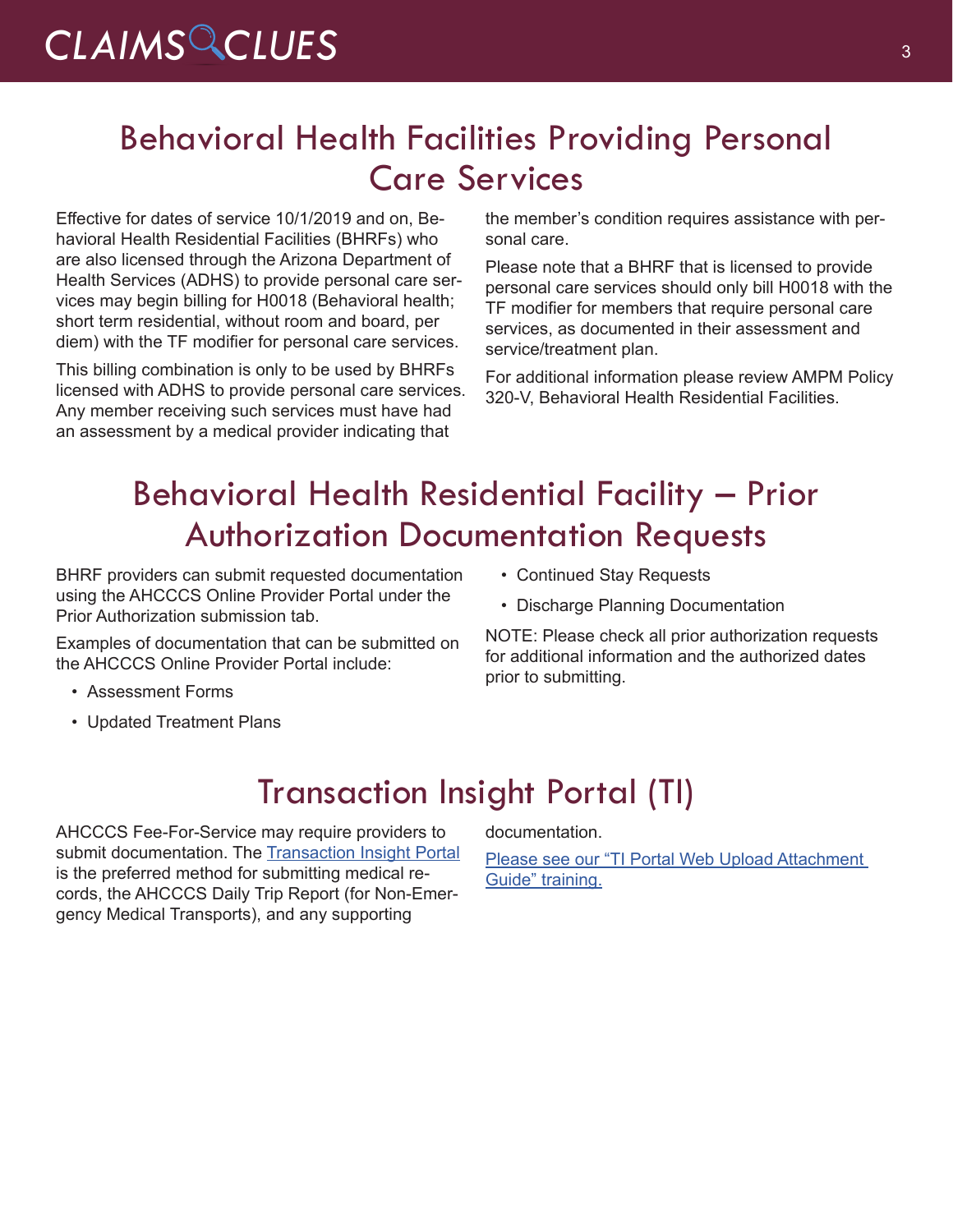## *CLAIMS CLUES* <sup>4</sup>

### Claim Status Inquiries AHCCCS Online Provider Portal/Claims Customer Service

Providers can status claims online using the AHCCCS Online Provider Portal. This is a fast and convenient service that provides real-time claims status, denial reasons and payment information.

After you have reviewed the details of your claim, if you require further assistance, please use the following resources:

- **• Provider Training Web Page** For trainings, including "how to" videos and screenshots on how to make corrections to previously submitted claims or on how to submit additional documentation (i.e. the AHCCCS Daily Trip Report or requested medical records) to AHCCCS using the AHCCCS Online Provider Portal or Transaction Insight Portal please review the materials available on the [DFSM Provider](https://www.azahcccs.gov/Resources/Training/DFSM_Training.html)  [Training web page](https://www.azahcccs.gov/Resources/Training/DFSM_Training.html)
- **• Claims** The Claims Customer Service team is available at (602) 417-7670 Option 4, Monday – Friday from 7:30am – 4:00pm (Phoenix Time). The Claims Customer Service team can assist with the following items:
	- The Status of a Claim and any details re- garding that status;
	- Providing denial codes and general informa- tion regarding denied claims; and
	- Providing general information about approved and pended claims.

**• Rates -** Questions on AHCCCS FFS rates should be directed to the rates team at [FFSRates@](mailto:FFSRates@azahcccs.gov) [azahcccs.gov.](mailto:FFSRates@azahcccs.gov) Rates are also available on the [AHCCCS website.](https://www.azahcccs.gov/PlansProviders/RatesAndBilling/FFS/) **• Coding** - Questions on AHCCCS Coding

online for these types of inquiries.

should be directed to the coding team at [CodingPolicyQuestions@azahcccs.gov.](mailto:CodingPolicyQuestions@azahcccs.gov)

**NOTE:** The Coding team cannot instruct providers on how to code or bill for a particular service. Those questions should be directed to the provider's professional coder/biller.

Customer Service team if they have questions on rates, CPT/HCPCS codes and modifiers, billing questions, the address the check was mailed to, and payment details for approved claims. Providers are encouraged to use the resources within this article and the resources available

[AHCCCS also has a Medical Coding Resources](https://www.azahcccs.gov/PlansProviders/MedicalCodingResources.html
)  [web page.](https://www.azahcccs.gov/PlansProviders/MedicalCodingResources.html
)

**• ACC Plan Claims & Rates** - Questions regarding the submission of claims to an AHCCCS Complete Care (ACC) Health Plan or questions regarding rates for members enrolled in an ACC Health Plan should be directed to the appropriate ACC Health Plan.

**NOTE**: Please see article on ACC Health Plans within this edition of Claims Clues for contact information.

**• NOTE:** Providers should *not* call the Claims

### Claim Submission – Medicare/Third Party Liability

**AHCCCS is the payer of last resort,** unless specifically prohibited by state or federal law. This means AHCCCS shall be used as a source of payment for covered services **only after all other sources of payment have been exhausted per A.R.S. §36- 2946.**

Per R9-22-1002, AHCCCS is not the payer of last resort (AHCCCS will be the primary payer) when the following entities are the third-party:

- 1. The payer is Indian Health Services contract health (IHS/638 tribal plan); or
- 2. Title IV-E; or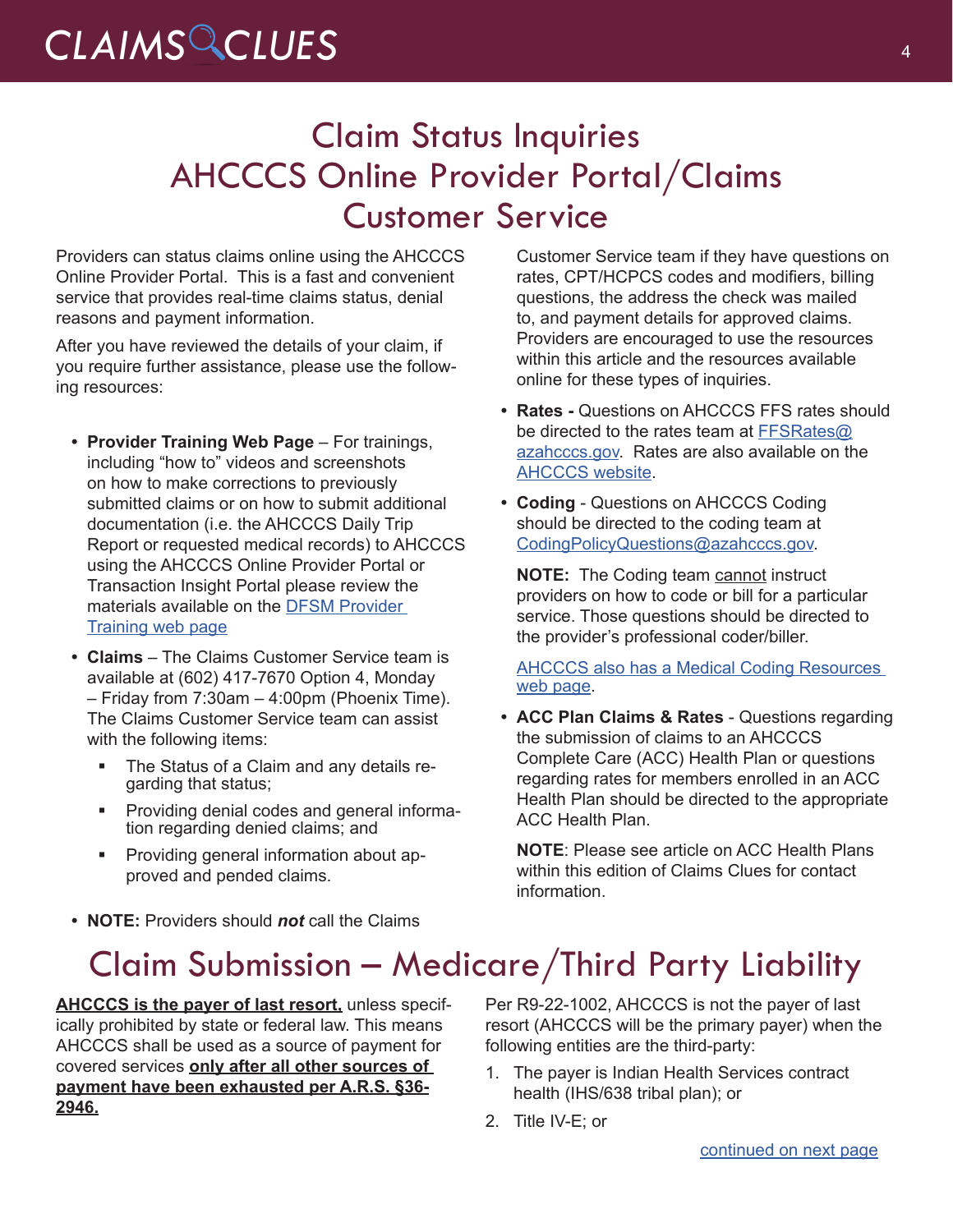# <span id="page-4-0"></span>CLAIMS CLUES<sup>5</sup>

#### Claim Submission – Medicare/Third Party Liability Continued

- 3. Arizona Early Intervention Program (AZEIP); or
- 4. Local educational agencies providing services under the Individuals with Disabilities Education Act under 34 CFR Part 300; or
- 5. Entities and contractors of entities providing services under grants awarded as part of the HIV Health Care Services Program under 42 USC 300ff et. seq. payer.

Since AHCCCS is the payer of last resort, whenever a member has another health insurance, such as Medicare, then any claims submitted to AHCCCS must include a copy of the primary payer's Explanation of Benefits (EOB).

An EOB is a statement from the member's primary payer source (i.e. Medicare) explaining what medical treatments and/or services were paid for and/or denied.

A common question from providers follows:

- **Q:** We are aware that the member has another insurance source/primary payer, but we believe that the primary payer will deny the claim. The service we provided is not covered by the primary payer source. Do we need to submit an EOB with the claim?
- **A:** Yes. Regardless of whether or not the primary pay-

er covers a service and regardless of the type of submission (electronic or paper) a copy of the primary payer's determination (either a paper or electronic copy) is required upon claim submission. If a member has a primary payer source, outside of what is outlined in R9-22-1002, the provider must first submit to the primary payer.

**NOTE on Medicare Crossover Claims:** For members with Medicare as the primary payer source, AHCCCS has established an automated crossover process for fee-for-service claims. When a provider submits a claim to Medicare for an AHCCCS member the claim is automatically crossed over to AHCCCS when Medicare issues payment. Providers should not submit claims to AHCCCS for paid Medicare claims for Dual eligible AHCCCS members or QMB members.

AHCCCS registered providers may verify FFS members Third Party Liability information using the AH-CCCS Online Provider Portal. Training: "[Verifying](https://www.azahcccs.gov/Resources/Downloads/DFMSTraining/2018/MemberEligibility.pdf)  [Member Eligibility through AHCCCS Online](https://www.azahcccs.gov/Resources/Downloads/DFMSTraining/2018/MemberEligibility.pdf)".

For additional information on Third Party Liability and Secondary Payer Claims please review Chapter 9, [Medicare/Third Party Liability, of the Fee-For-Service](https://www.azahcccs.gov/PlansProviders/Downloads/FFSProviderManual/FFS_Chap09Medicare.pdf)  [Provider Billing Manual](https://www.azahcccs.gov/PlansProviders/Downloads/FFSProviderManual/FFS_Chap09Medicare.pdf) and [Chapter 7, Medicare/](https://www.azahcccs.gov/PlansProviders/Downloads/IHS-TribalManual/IHS-Chap07Medicare.pdf) [Third Party Liability of the IHS/Tribal Provider Billing](https://www.azahcccs.gov/PlansProviders/Downloads/IHS-TribalManual/IHS-Chap07Medicare.pdf)  [Manual](https://www.azahcccs.gov/PlansProviders/Downloads/IHS-TribalManual/IHS-Chap07Medicare.pdf).

### AHCCCS Complete Care (ACC) Health Plan Contact Information

| <b>ACC Health Plans</b>                    | <b>Website</b>                        | Phone #        |
|--------------------------------------------|---------------------------------------|----------------|
| Care1st Health Plan                        | www.care1staz.com                     | 1-866-560-4042 |
| Steward Health Choice Arizona              | www.StewardHealthChoiceAZ.com         | 1-800-322-8670 |
| Magellan Complete Care                     | www.mccofaz.com                       | 1-800-424-5891 |
| Mercy Care                                 | www.mercycareaz.org                   | 1-800-624-3879 |
| <b>Banner-University Family Care</b>       | www.bannerufc.com/acc                 | 1-800-582-8686 |
| UnitedHealthcare Community Plan            | https://www.uhccommunityplan.com      | 1-800-348-4058 |
| Arizona Complete Health-Complete Care Plan | www.azcompletehealth.com/completecare | 1-888-788-4408 |

When a member is enrolled with an ACC health plan (MCO), the plan is responsible for assisting the provider with questions on billing/coding, policy, prior authorization, and claim inquires.